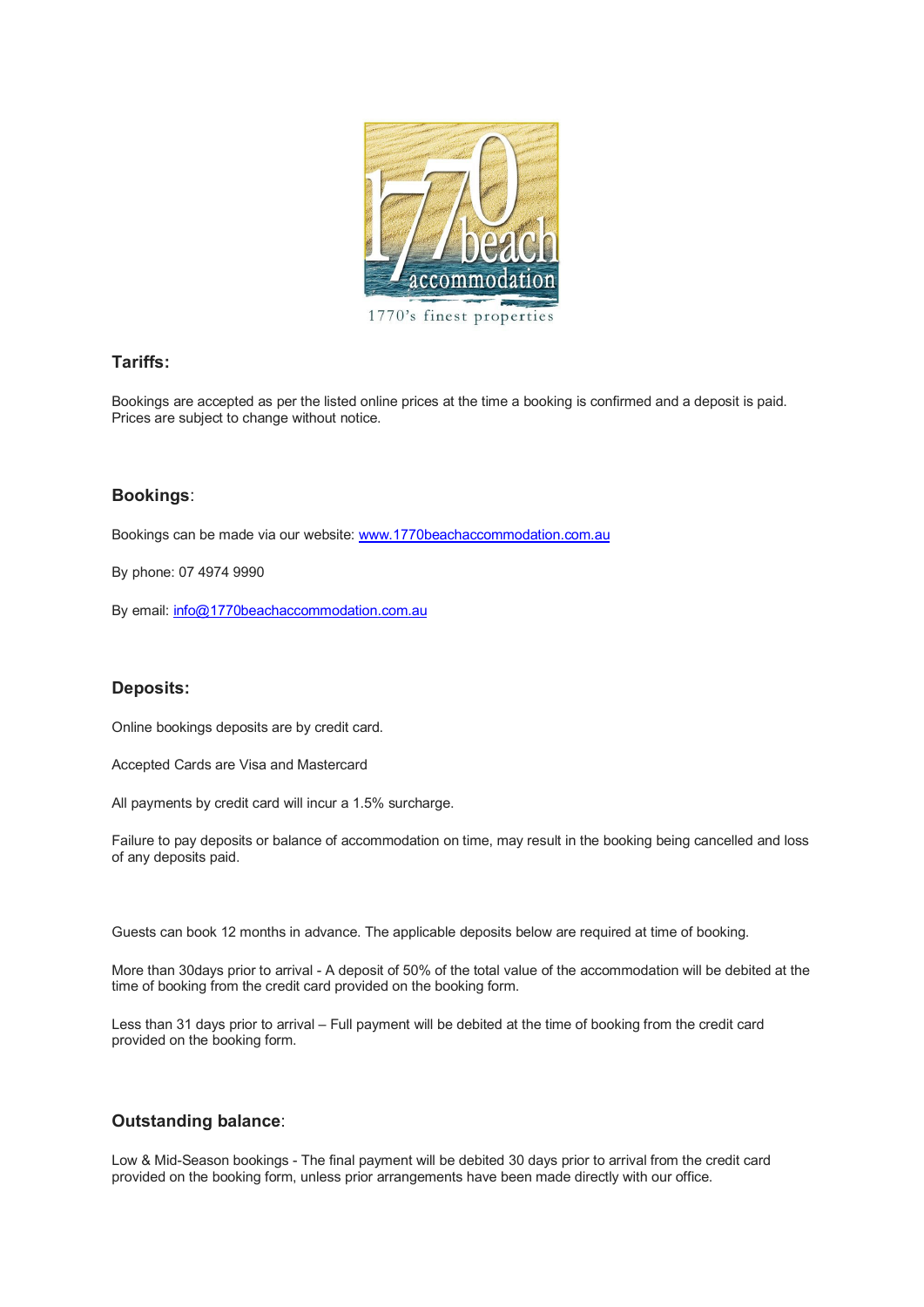High-Season Christmas & New Year bookings (between 16 December – 8 January) The final payment will be debited 60 days prior to arrival from the credit card provided on the booking form, unless prior arrangements have been made directly with our office.

### ....................................................................................................................................................................................

## **Non Covid-19 requests for Cancellations:**

**We do not offer refunds** of deposits once the property is booked and a deposit is paid. (see below low season exceptions) **We highly recommend guests take our travel insurance for holiday accommodation**

It is the guest's responsibility to ensure they take out holiday/travel insurance to cover for any out-of-pocket expenses that may occur due to the guest cancelling their accommodation booking for any reason. This includes but is not limited to - being unable to travel due to unforeseen circumstances such as illness, accident, change of plan, an Act of God, weather events such as flooding, storm, fire, cyclones.

### *Exception*:

**Low-Season**: If there is a request to cancel a reservation by the guest before 30 days prior to arrival we can offer:

**1**. To move the original dates of booking to another time available (to be used within 12 calendar months of the original booking arrival date and may be subject to pricing change). If the booking is not used within this time all deposits will be forfeit. A change of booking date will incur a \$88.00 fee.

**2.** Refund the accommodation deposit. This will be subject to an admin fee of 16.5% of the total amount of deposit paid. Card fees or agent service fees are not included in any refund.

**Mid-Season & High-Season**: If a reservation is cancelled by the guest, we are not able to offer any change of dates or refunds for any reason.

In the event of a property being removed from the holiday rental market after a guest has booked, we will endeavour to make all reasonable efforts to provide alternative accommodation to the guest's satisfaction. Alternatively, we will refund the full amount back to the guest. The agent and owner accept no liability should the booking be cancelled in this instance.

#### **COVID-19 Process for Bookings & requests for Cancellations:**

**Bookings**: Our office follows safe practise to assist in limiting the spread of Covid-19 and Flu to our guests and staff. We ask all visitors to ensure recommended guidelines are followed regarding safe distancing and hand washing. Our office uses contactless check in and departures process.

If you are or any of your expected guests have been in contact with someone who has COVID-19 within 14 days prior to arrival, or been directed to self-isolate, if anyone has any flu like symptoms, a cold, cough, temperature sore throat or are feeling generally unwell – We recommend that you do not travel to accommodation while unwell and seek medical assistance if required.

## **Covid-19 Cancellation exemptions Low Season bookings:**

We are fully supportive of any guests who need to cancel/adjust their accommodation if they become affected by COVID-19 travel restrictions or health reasons.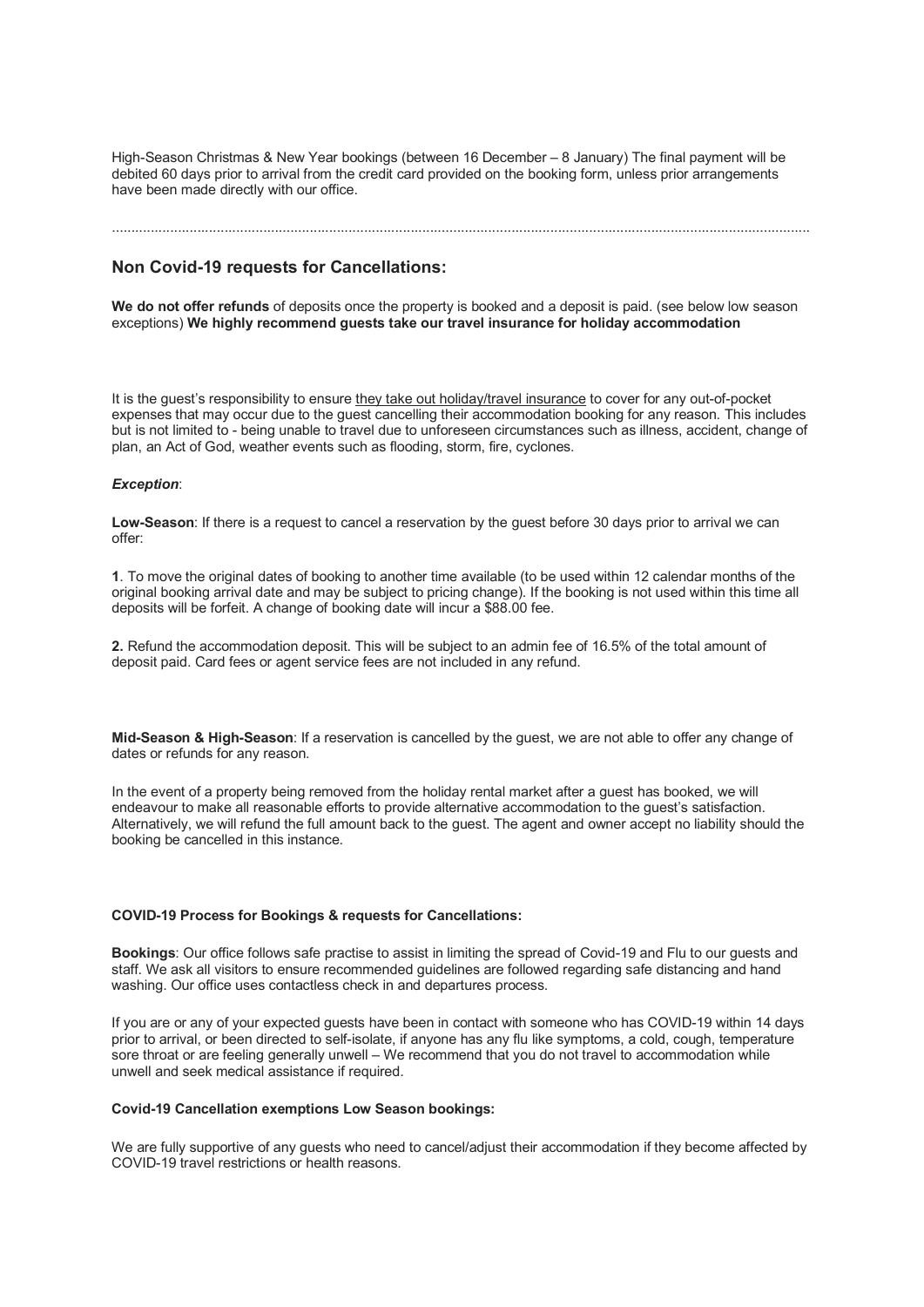We do require guests to provide medical or official documents if requesting a cancellation or change of date due to being affected by Covid-19.

If guests meet the exemption conditions:

**1.** We can offer to hold the booking for up to 12months to be used within that time. There will be a change of date admin fee of \$88.00 to hold the booking.

**2.** Alternatively we can offer to Refund the accommodation deposit. This will be subject to an admin fee of 16.5%of the total amount of monies paid. Card fees or agent service fees are not included in any refund.

**Exemption 1 & 2 is not applicable**: to High Season bookings between 10/12 - 20/01 in any year. Please see High Season **Exemption 3** offer below.

**3. High Season Exemption**: High season bookings will be cancelled and deposits partially refunded. This will be subject to an admin fee of 16.5%of the total amount of deposit paid. Card fees or agent service fees are not included in any refund.

----------------------------------------------------------------------------------------------------------------

**Property description**: Description, features and photos of all Property are listed on our website – www.1770beachaccommodation.com.au. We make every attempt to promote the property and describe the property as it presents. We will notify guests where foreseen, of any occurrences that may affect the surrounds of the property during guests stay such as council works, road closures, neighbourhood renovations, however this will not affect the property tariff. We accept bookings in good faith as agents and as such we cannot be held responsible for circumstances beyond our control. No refunds or relocations will be given should you find the property not to your personal liking.

Neither 1770 Beach Accommodation nor the Owner will be held liable for any misrepresentations or misunderstandings at the time of booking.

…………………………………………………………………………

## **Check in times:**

Low and Mid-Season: From 3pm

High Season Christmas and New Year: From 4pm

Access to keys on arrival is via our office key box.

**Departure times:**

Low Season: Before 10.00am

Mid-Season School holidays: Before 9.30am

High Season Christmas and New Year: Before 9am

Keys are to be returned on time to mail box number 5, situated along the driveway at the Loka Santi office at 27 North Break Drive.

..........................................................................................................

#### **Check in process:**

During COVID-19 we have limited contact with guests for everyone's safety & peace of mind. Our office also follows social distancing guidelines. Please follow the directions at office entrance and use hand sanitizer provided before opening the safe. All collection of keys on arrival is Via a locked safe box situated in the office entrance in the Loka Santi building complex. **Office Address is 27 North Break Drive**. Inside the safe will be an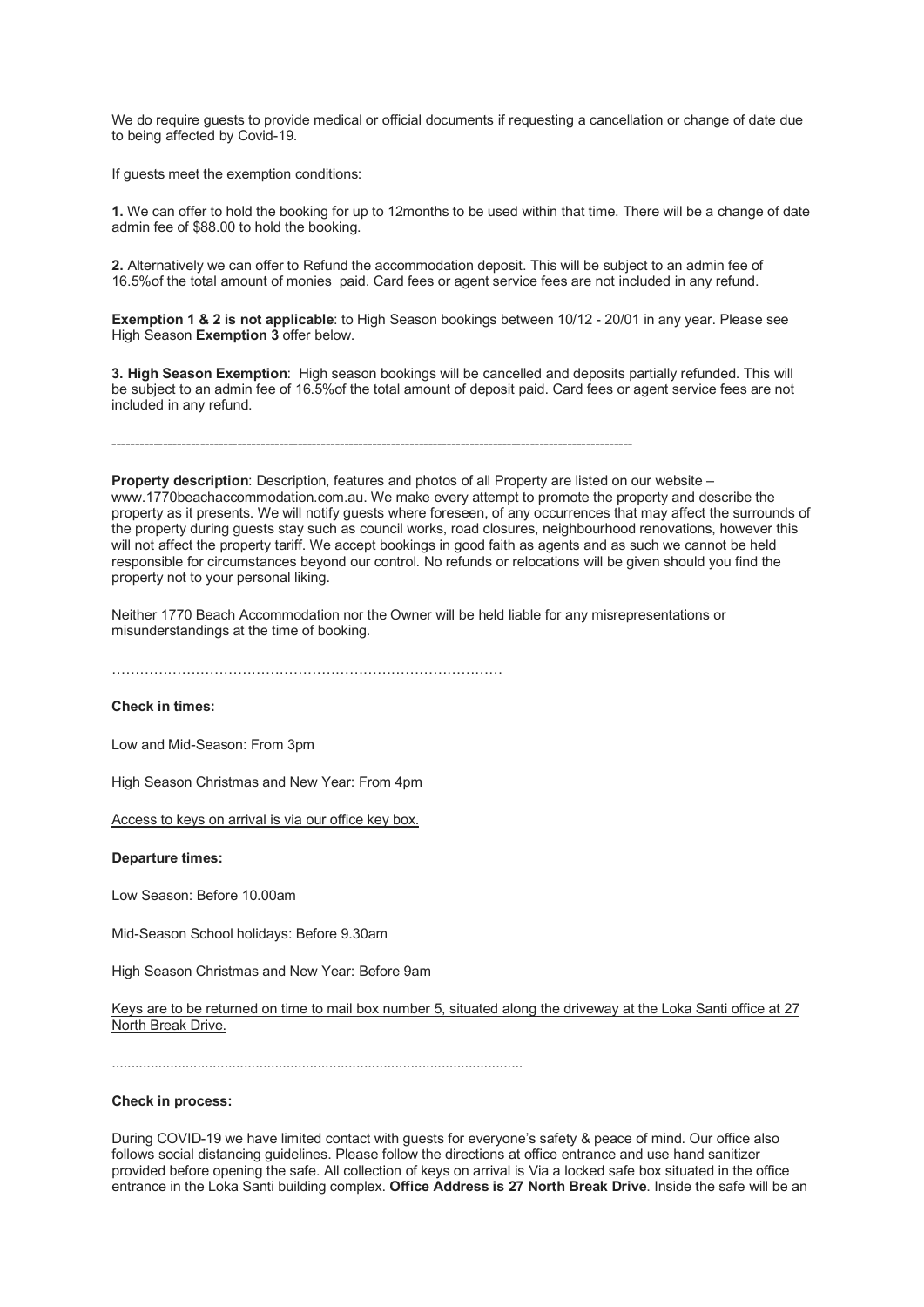envelope with guests' name on it. Inside the envelope will be the property keys and instructions. We will text through the safe code and arrival instructions to our office once the refundable security deposit is processed. (see below for details) Guests must provide a contactable mobile number for communication during their stay. Vodaphone does not work in this area.

**Refundable Security deposit:** (Pre-Authorisation) Amounts will vary according to property, betweenm \$300- 1000

The amount stated will be frozen on the card provided by the guest at time of booking unless otherwise notified. This is done approximately 4 days prior to arrival. Guest must ensure the funds are on the credit card to avoid delays. The amount will be released pending an inspection of the property on departure of guest. This normally takes 7-14 working days. This is an automated process done by the bank that the card is held by. We do not use Suncorp cards for the pre authorization due to lengthy delays in release of funds.

**Breakages and Damages**: As the tenant, you are responsible for all costs that may occur for any damages/breakages and loss of property during the term of your occupancy. Costs to replace or fix to the same standard will be charged to the account of the property in this instance. This includes but is not limited to damage to wooden floors, carpets, walls, fixtures, furnishings etc. Please advise us within 24hrs of tenancy of any concerns you may have regarding the condition of the property that you feel may affect the return of your security deposit.

**Smoking:** Due to health regulations, smoking is not allowed inside any property.

**On departure**: We do require the property to be *left in a clean and tidy state on departure* and this includes the outside area of the property.

On departure it is requested that all rubbish is removed and placed in the council bins provided. Council collection day is early Tuesday morning. Excess rubbish may be taken to the refuse station situated along Captain Cook Drive. Guests are not to place any fish or seafood scraps or frames in the outside bins until the day of departure. All seafood and household scraps need to be securely bagged before placing in the bins for collection.

It is the guest's responsibility to ensure that the property is securely locked at all times guests are not on the property and on departure, all lights and if applicable air cons are to be turned off.

**Furniture**: Large furniture items are not to be moved as this could potentially damage floors and walls. On departure guests are to ensure all furniture and furnishings are in their original position as per entry.

**Keys**: All property keys & remotes must be returned to our office promptly by departure time. The key return box is in the office driveway and has a red sticker on it marked #5. Alternatively place back in the safe. There will be a *call out fee of \$55.00* to retrieve any keys left by guests in the property on departure. If a Restricted or Master key is lost by the guest then the locks on the property may need to be changed and all costs pertaining to this will be charged to the guest in this instance. Replacement of all lost keys and remotes will be charged to the guest and deducted from the security deposit.

**Inspection:** An inspection of the premises may be required by the agent or maintenance person during a guest's occupancy of the property. In this instance the guest will be advised and due notice will be provided by the agent.

**Linen:** If your property is advertised with linen items and bath towels- please do not take the bath towels outside the property. All guests must provide their own beach towels. On departure guests are asked to leave all linen on the beds and hang up any wet items. Damaged or missing linen items will incur an extra fee for replacement of items

**Animals:** No animals are allowed on any property unless it is advertised as a pet friendly property. Terms and costs will apply for all pet friendly property if using this option. A maximum of only 2 pets(dogs) are allowed in any property at any one time. For other pets, requests must go direct to the manager for permission. This can be put in the comments box on the booking form. *The cost is \$80.00 per pet/ stay***.**

**Items Left in properties**: Any items left in the property on departure to be collected by our office on behalf of the guest and returned, will incur a *handling charge of \$33.00* plus any out-of-pocket postage charges.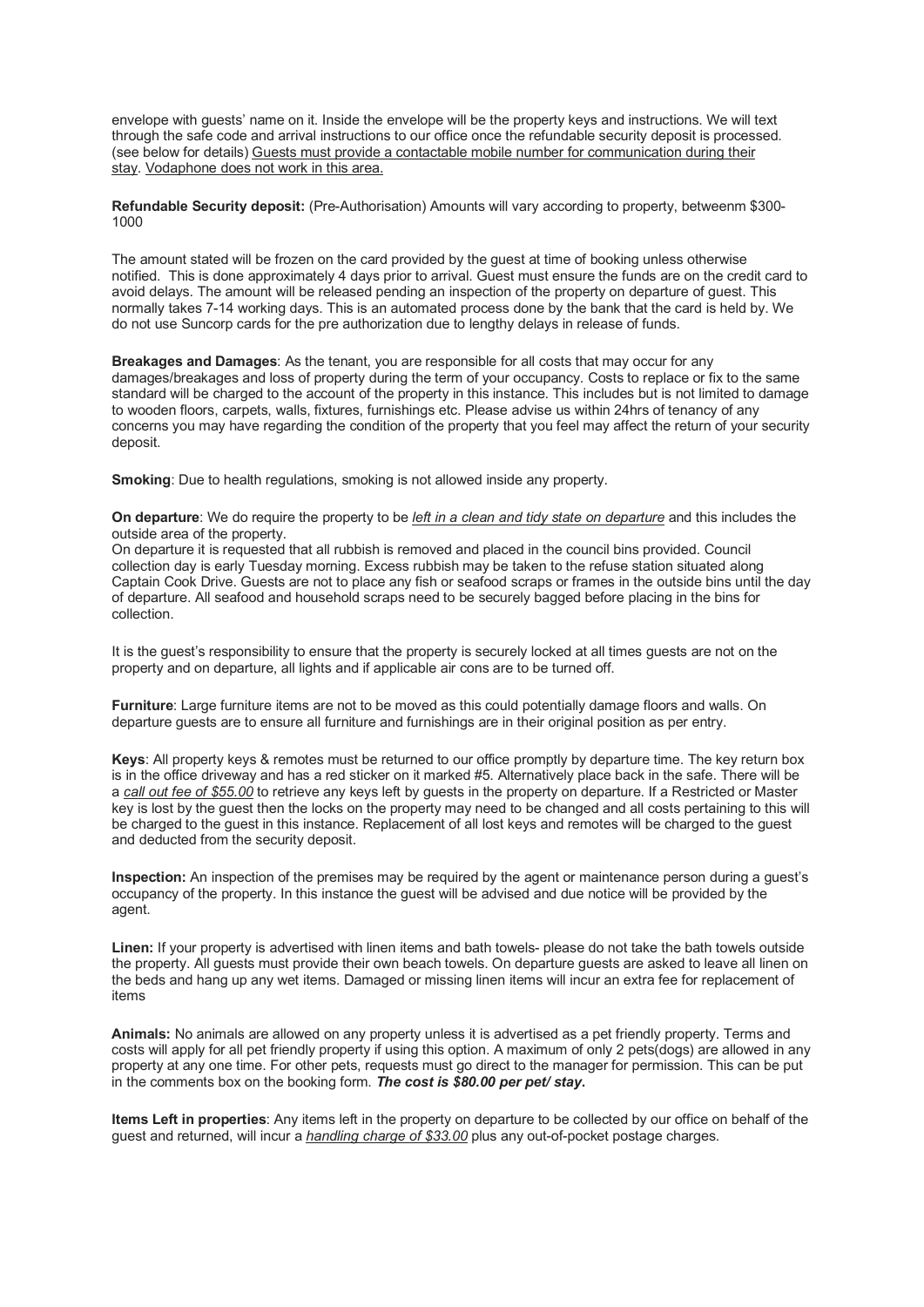**Usage of Property**: The property is to be used strictly as a residential dwelling for residential purposes by the Guest(s) and the number of occupants nominated on This booking confirmation Form. The Property is not to be used for any other purpose or by any greater number of occupants than that nominated at the time of booking.

The use of the Property for a function, a party, a singles group or other like gathering, wedding ceremony, wedding reception or any other functions, birthday parties and other like gathering or by schoolies – *Is Strictly Prohibited*.

Should it come to our attention that a booking has been made, other than for holiday accommodation purposes, or if you use the Property for a function, a party or other like gathering or other than as a residential dwelling for residential purposes:

(a) Your reservation will be terminated immediately.

(b) The guest and other occupants of the Property will be evicted from the Property

(c) Additional charges may be payable which, at the sole discretion 1770 Beach Accommodation Agnes Water, may be deducted from the security deposit. Deposits paid for accommodation will be forfeited and no refunds will be given.

**Noise and Behaviour of guests**: Council by-laws for behaviour and domestic noise restrictions apply to all persons residing in a property. These restrictions are applicable to all 24hours of the day. Guests need to ensure that noise levels are kept to a minimum especially at night. No live music is allowed at any property. Guests are not to engage in any unruly or drunken behaviour or bad language that may affect the peaceful enjoyment of other persons. Complaints by neighbours will be dealt with promptly by a call out to the police and may result in the eviction of all guests from the property and loss of any deposits paid. If the agent is called out to investigate a complaint due to noise or behaviour concerns by neighbours, there will be a *call out fee of \$88.00* charged against the security deposit.

**Body Corporate guidelines**: For all property that are guided by Body Corporate Strata Regulations: Charters & Body Corporate Guidelines are to ensure that the comfort of all who reside or visit properties under a "community umbrella" is maintained harmoniously according to the values and principles of the areas design and philosophy. The Charters & Body Corporate guidelines must be complied with by guests and their visitors. Guests will be advised of the Body Corporate guidelines once a booking is made. Please take note of all instructions & guidelines provided when you check into your property i.e. no smoking, behaviour of guests, use of facilities, parking allocations & supervision of children

**Proof of Identity/Security Bond**: Please be prepared to provide proof of identity or other travel paperwork if requested by our office, prior to arrival.

**Complaints**: Advise the agent as soon as possible if there is a complaint or concern regarding the property. This will allow the agent to try to rectify the situation as quickly as possible. The agent can be contacted on 07 4974 9990.

**Acceptance of Terms**: Payment of a deposit constitutes an acceptance of these terms and the guest agrees to authorizes the agent 1770 Beach Accommodation to charge to the guests account any costs which may have been incurred during the guest occupation of the property due to any breach of these terms and conditions.

#### **Office address**:

27 North Break Drive, Agnes Water.4677

Garden Level 1

Loka Santi building complex

### **Directions to the office**:

Turn left into Captain Cook Drive at the service station. Clock 1.6klm and turn right into Hoskins Way, stay on the left of the roundabout, this leads straight into North Break Drive. Go to end of the road, Loka Santi building is at